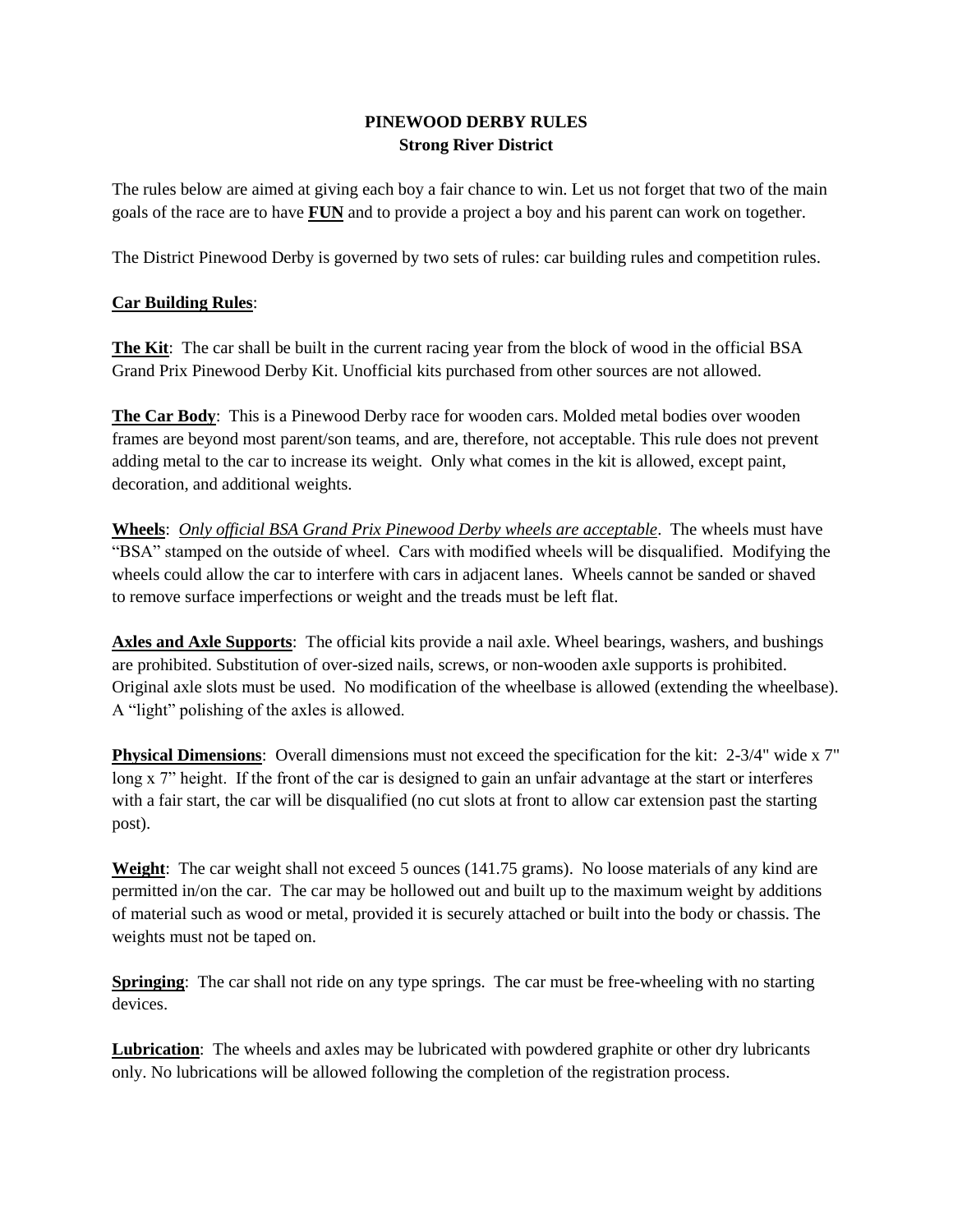**Track Clearance**: - Track clearance is specified as 3/8" even though the lane strips are only 1/4". The extra clearance is to allow the car to go from the sloped portion of the track to the flat portion without dragging. Please add weights either in hollowed out spaces or on top of the car. Keep the bottom of the car flat for clearance.

**Inspection**: - Each car must pass inspection by the official inspection committee before it may compete. The inspectors have the right to disqualify those cars which do not meet these specifications. Once weighed, cars may only be touched by race officials to place on track. If damaged during a race, the boy/parent may repair the damage (after approval by race official), reattach wheels, etc., but no other adjustments can be made.

## **Competition Rules**:

\*All Cub Scouts of the Strong River District and their siblings are eligible to race in the Strong River District Pinewood Derby. You do not have to qualify for this Derby by finishing in a certain place in your unit's Pinewood Derby.

\*There will be a race division for each of the four ranks (Tiger, Wolf, Bear, & Webelos/AOL) and a division for siblings. The sibling race it to make this fun for the entire family even those not in cub scouts. However, siblings must also be registered as a participant and adhere to the same car building rules.

\*All cars will be run together, but the winners will be determined for each rank and the sibling category.

\*In all individual heat races, the decision of the judges will be final. If the judges cannot agree, that heat will run again.

\*Scales at the District weigh-in will be used. Because the car passed the weight or dimension limit at the Pack level, does not mean it will automatically pass at District level. Come early and be prepared to possibly have to remove weight from the car.

\*Trophies will be awarded for First – Third Place in each rank (Tigers, Wolves, Bears, & Webelos/AOL) and in the sibling category.

\*Each Participant is responsible for the online registration (\$10) for each car wanting to compete in the District race.